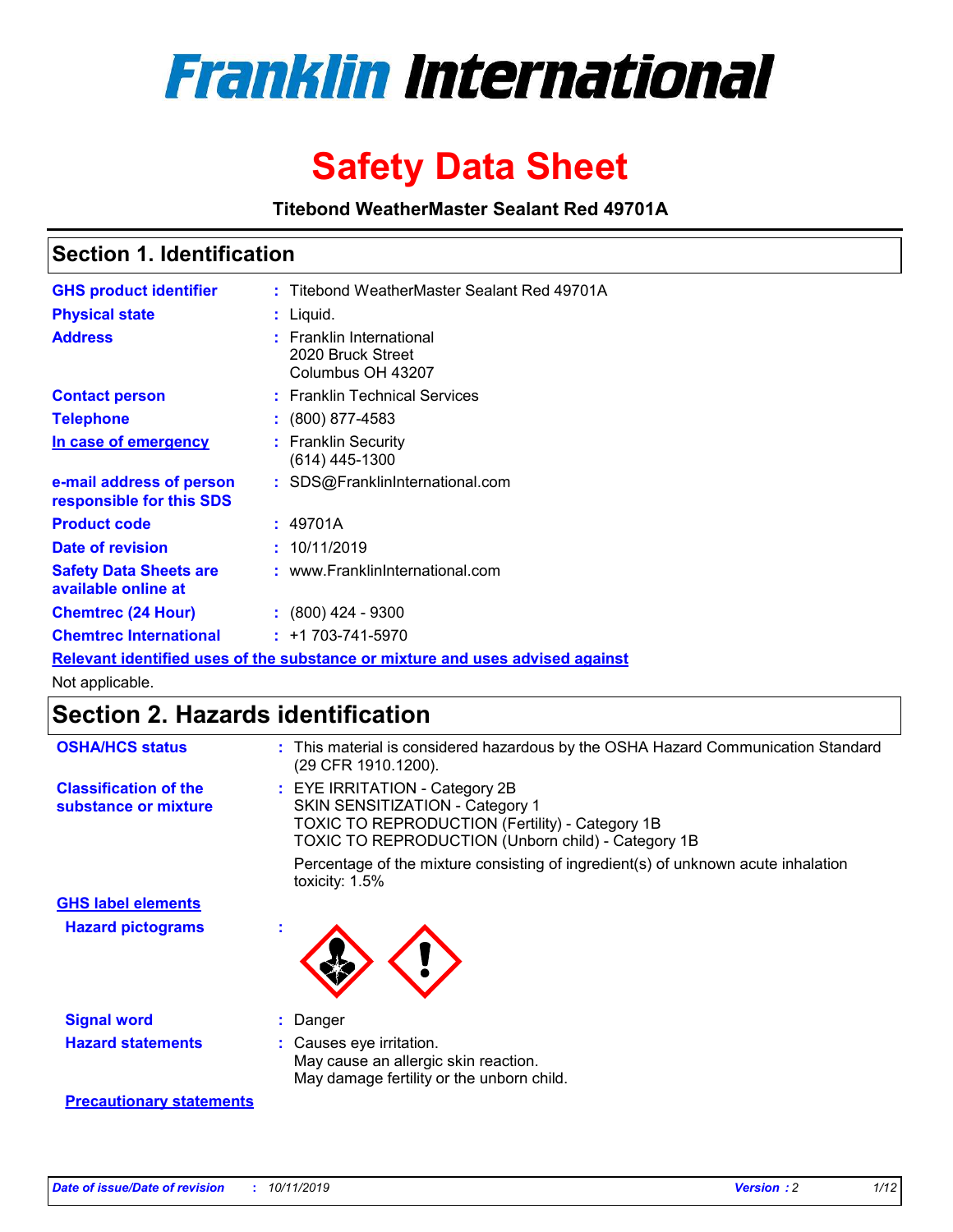## **Section 2. Hazards identification**

| <b>Prevention</b>                          | : Obtain special instructions before use. Do not handle until all safety precautions have<br>been read and understood. Wear protective gloves. Wear eye or face protection.<br>Wear protective clothing. Avoid breathing vapor. Wash hands thoroughly after handling.<br>Contaminated work clothing must not be allowed out of the workplace.                                                        |
|--------------------------------------------|------------------------------------------------------------------------------------------------------------------------------------------------------------------------------------------------------------------------------------------------------------------------------------------------------------------------------------------------------------------------------------------------------|
| <b>Response</b>                            | : IF exposed or concerned: Get medical attention. IF ON SKIN: Wash with plenty of<br>soap and water. Wash contaminated clothing before reuse. If skin irritation or rash<br>occurs: Get medical attention. IF IN EYES: Rinse cautiously with water for several<br>minutes. Remove contact lenses, if present and easy to do. Continue rinsing. If eye<br>irritation persists: Get medical attention. |
| <b>Storage</b>                             | : Store locked up.                                                                                                                                                                                                                                                                                                                                                                                   |
| <b>Disposal</b>                            | : Dispose of contents and container in accordance with all local, regional, national and<br>international regulations.                                                                                                                                                                                                                                                                               |
| <b>Hazards not otherwise</b><br>classified | : Product generates methanol during cure.                                                                                                                                                                                                                                                                                                                                                            |
|                                            |                                                                                                                                                                                                                                                                                                                                                                                                      |

## **Section 3. Composition/information on ingredients**

| <b>Substance/mixture</b><br>Mixture                  |                   |                     |
|------------------------------------------------------|-------------------|---------------------|
| <b>Ingredient name</b>                               | $\frac{9}{6}$     | <b>CAS number</b>   |
| 3-aminopropyltriethoxysilane<br>Dibutyltin dilaurate | l≤3<br>$\leq 0.3$ | 919-30-2<br>77-58-7 |

Any concentration shown as a range is to protect confidentiality or is due to batch variation.

**There are no additional ingredients present which, within the current knowledge of the supplier and in the concentrations applicable, are classified as hazardous to health or the environment and hence require reporting in this section.**

**Occupational exposure limits, if available, are listed in Section 8.**

## **Section 4. First aid measures**

| <b>Description of necessary first aid measures</b> |                                                                                                                                                                                                                                                                                                                                                                                                                                                                                                                                                                                                                                                                                                                                                                           |  |  |  |
|----------------------------------------------------|---------------------------------------------------------------------------------------------------------------------------------------------------------------------------------------------------------------------------------------------------------------------------------------------------------------------------------------------------------------------------------------------------------------------------------------------------------------------------------------------------------------------------------------------------------------------------------------------------------------------------------------------------------------------------------------------------------------------------------------------------------------------------|--|--|--|
| <b>Eye contact</b>                                 | : Immediately flush eyes with plenty of water, occasionally lifting the upper and lower<br>eyelids. Check for and remove any contact lenses. Continue to rinse for at least 10<br>minutes. If irritation persists, get medical attention.                                                                                                                                                                                                                                                                                                                                                                                                                                                                                                                                 |  |  |  |
| <b>Inhalation</b>                                  | : Remove victim to fresh air and keep at rest in a position comfortable for breathing. If<br>not breathing, if breathing is irregular or if respiratory arrest occurs, provide artificial<br>respiration or oxygen by trained personnel. It may be dangerous to the person providing<br>aid to give mouth-to-mouth resuscitation. Get medical attention. If unconscious, place<br>in recovery position and get medical attention immediately. Maintain an open airway.<br>Loosen tight clothing such as a collar, tie, belt or waistband. In case of inhalation of<br>decomposition products in a fire, symptoms may be delayed. The exposed person may<br>need to be kept under medical surveillance for 48 hours.                                                       |  |  |  |
| <b>Skin contact</b>                                | : Wash with plenty of soap and water. Remove contaminated clothing and shoes. Wash<br>contaminated clothing thoroughly with water before removing it, or wear gloves.<br>Continue to rinse for at least 10 minutes. Get medical attention. In the event of any<br>complaints or symptoms, avoid further exposure. Wash clothing before reuse. Clean<br>shoes thoroughly before reuse.                                                                                                                                                                                                                                                                                                                                                                                     |  |  |  |
| <b>Ingestion</b>                                   | : Wash out mouth with water. Remove dentures if any. Remove victim to fresh air and<br>keep at rest in a position comfortable for breathing. If material has been swallowed and<br>the exposed person is conscious, give small quantities of water to drink. Stop if the<br>exposed person feels sick as vomiting may be dangerous. Do not induce vomiting<br>unless directed to do so by medical personnel. If vomiting occurs, the head should be<br>kept low so that vomit does not enter the lungs. Get medical attention. Never give<br>anything by mouth to an unconscious person. If unconscious, place in recovery position<br>and get medical attention immediately. Maintain an open airway. Loosen tight clothing<br>such as a collar, tie, belt or waistband. |  |  |  |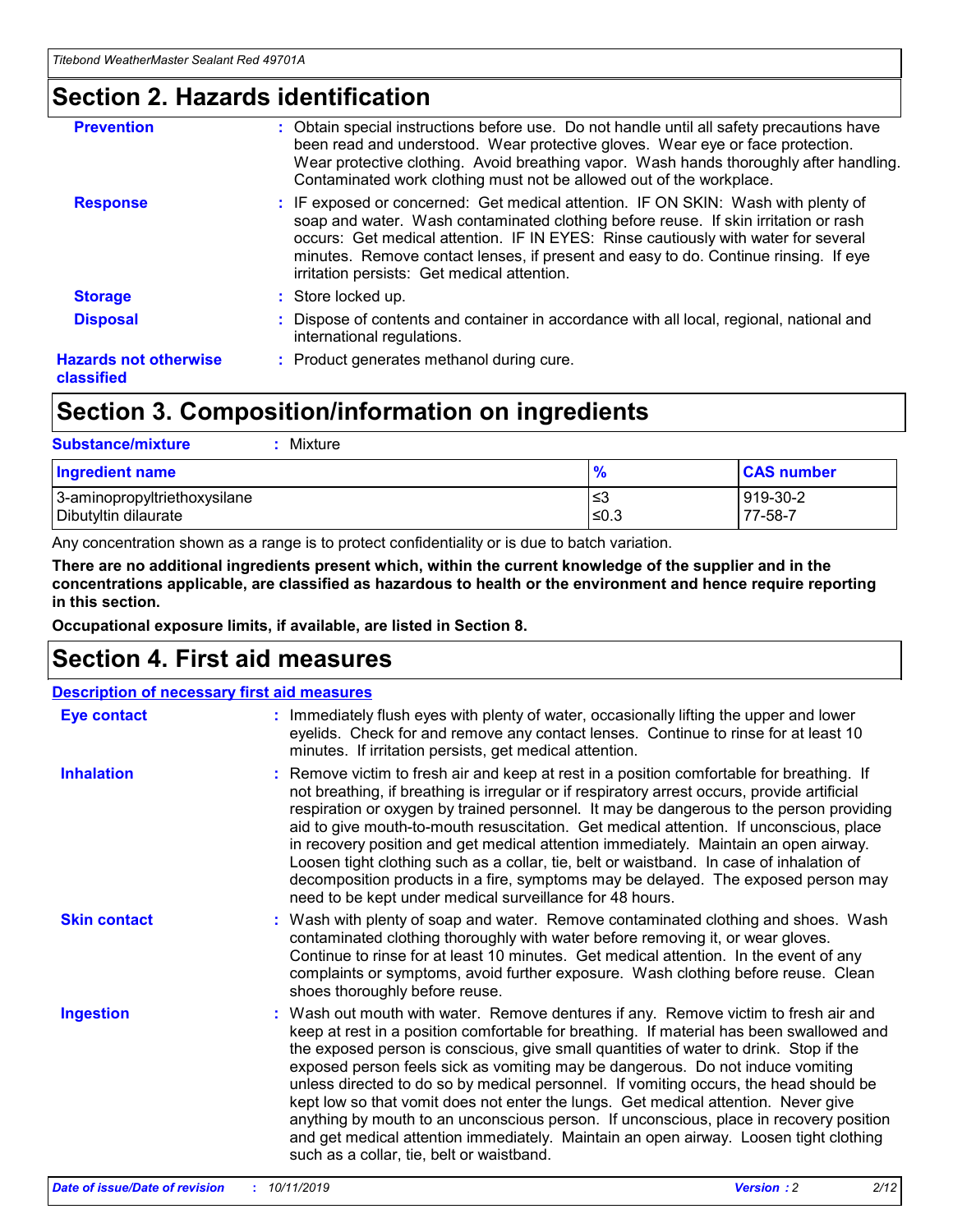## **Section 4. First aid measures**

| Most important symptoms/effects, acute and delayed |  |                                                                                                                                                                                                                                                                                                                                                                                                                 |
|----------------------------------------------------|--|-----------------------------------------------------------------------------------------------------------------------------------------------------------------------------------------------------------------------------------------------------------------------------------------------------------------------------------------------------------------------------------------------------------------|
| <b>Potential acute health effects</b>              |  |                                                                                                                                                                                                                                                                                                                                                                                                                 |
| <b>Eye contact</b>                                 |  | : May cause eye irritation.                                                                                                                                                                                                                                                                                                                                                                                     |
| <b>Inhalation</b>                                  |  | : No known significant effects or critical hazards.                                                                                                                                                                                                                                                                                                                                                             |
| <b>Skin contact</b>                                |  | : May cause skin irritation.                                                                                                                                                                                                                                                                                                                                                                                    |
| <b>Ingestion</b>                                   |  | : No known significant effects or critical hazards.                                                                                                                                                                                                                                                                                                                                                             |
| <b>Over-exposure signs/symptoms</b>                |  |                                                                                                                                                                                                                                                                                                                                                                                                                 |
| <b>Eye contact</b>                                 |  | : Adverse symptoms may include the following:<br>irritation<br>watering<br>redness                                                                                                                                                                                                                                                                                                                              |
| <b>Inhalation</b>                                  |  | : Adverse symptoms may include the following:<br>reduced fetal weight<br>increase in fetal deaths<br>skeletal malformations                                                                                                                                                                                                                                                                                     |
| <b>Skin contact</b>                                |  | : Adverse symptoms may include the following:<br>irritation<br>redness<br>reduced fetal weight<br>increase in fetal deaths<br>skeletal malformations                                                                                                                                                                                                                                                            |
| <b>Ingestion</b>                                   |  | : Adverse symptoms may include the following:<br>reduced fetal weight<br>increase in fetal deaths<br>skeletal malformations                                                                                                                                                                                                                                                                                     |
|                                                    |  | <b>Indication of immediate medical attention and special treatment needed, if necessary</b>                                                                                                                                                                                                                                                                                                                     |
| <b>Notes to physician</b>                          |  | : In case of inhalation of decomposition products in a fire, symptoms may be delayed.<br>The exposed person may need to be kept under medical surveillance for 48 hours.                                                                                                                                                                                                                                        |
| <b>Specific treatments</b>                         |  | : No specific treatment.                                                                                                                                                                                                                                                                                                                                                                                        |
| <b>Protection of first-aiders</b>                  |  | : No action shall be taken involving any personal risk or without suitable training. If it is<br>suspected that fumes are still present, the rescuer should wear an appropriate mask or<br>self-contained breathing apparatus. It may be dangerous to the person providing aid to<br>give mouth-to-mouth resuscitation. Wash contaminated clothing thoroughly with water<br>before removing it, or wear gloves. |

**See toxicological information (Section 11)**

## **Section 5. Fire-fighting measures**

| <b>Extinguishing media</b>                             |                                                                                                                                                                                                     |
|--------------------------------------------------------|-----------------------------------------------------------------------------------------------------------------------------------------------------------------------------------------------------|
| <b>Suitable extinguishing</b><br>media                 | : Use an extinguishing agent suitable for the surrounding fire.                                                                                                                                     |
| <b>Unsuitable extinguishing</b><br>media               | $:$ None known.                                                                                                                                                                                     |
| <b>Specific hazards arising</b><br>from the chemical   | : In a fire or if heated, a pressure increase will occur and the container may burst.                                                                                                               |
| <b>Hazardous thermal</b><br>decomposition products     | : Decomposition products may include the following materials:<br>carbon dioxide<br>carbon monoxide<br>nitrogen oxides<br>metal oxide/oxides                                                         |
| <b>Special protective actions</b><br>for fire-fighters | : Promptly isolate the scene by removing all persons from the vicinity of the incident if<br>there is a fire. No action shall be taken involving any personal risk or without suitable<br>training. |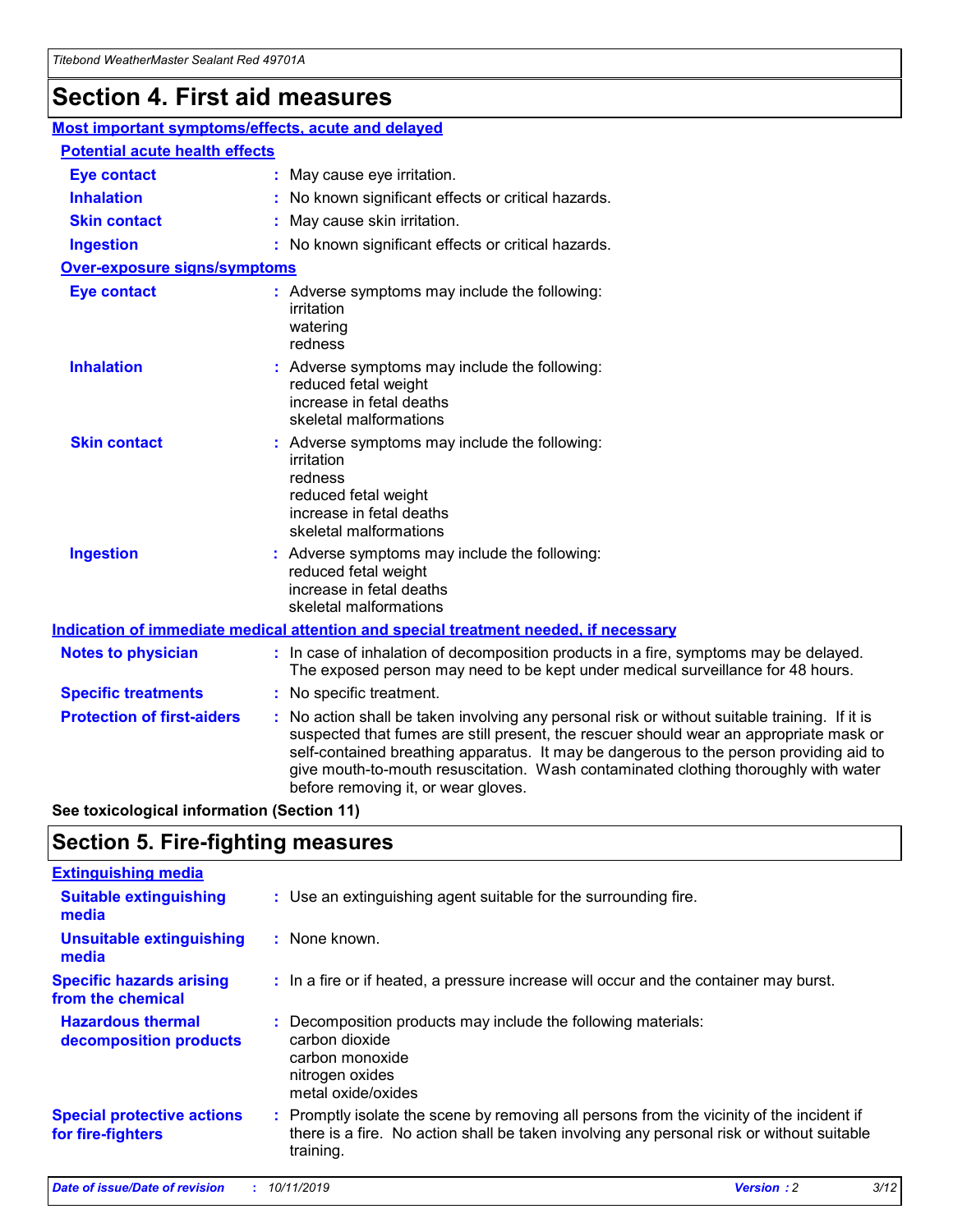### **Section 5. Fire-fighting measures**

**Special protective equipment for fire-fighters** Fire-fighters should wear appropriate protective equipment and self-contained breathing **:** apparatus (SCBA) with a full face-piece operated in positive pressure mode.

### **Section 6. Accidental release measures**

#### **Personal precautions, protective equipment and emergency procedures**

| For non-emergency<br>personnel                               | : No action shall be taken involving any personal risk or without suitable training.<br>Evacuate surrounding areas. Keep unnecessary and unprotected personnel from<br>entering. Do not touch or walk through spilled material. Avoid breathing vapor or mist.<br>Provide adequate ventilation. Wear appropriate respirator when ventilation is<br>inadequate. Put on appropriate personal protective equipment.                                                                                                                                                                                                                                                                                             |
|--------------------------------------------------------------|--------------------------------------------------------------------------------------------------------------------------------------------------------------------------------------------------------------------------------------------------------------------------------------------------------------------------------------------------------------------------------------------------------------------------------------------------------------------------------------------------------------------------------------------------------------------------------------------------------------------------------------------------------------------------------------------------------------|
|                                                              | For emergency responders : If specialized clothing is required to deal with the spillage, take note of any information in<br>Section 8 on suitable and unsuitable materials. See also the information in "For non-<br>emergency personnel".                                                                                                                                                                                                                                                                                                                                                                                                                                                                  |
| <b>Environmental precautions</b>                             | : Avoid dispersal of spilled material and runoff and contact with soil, waterways, drains<br>and sewers. Inform the relevant authorities if the product has caused environmental<br>pollution (sewers, waterways, soil or air).                                                                                                                                                                                                                                                                                                                                                                                                                                                                              |
| <b>Methods and materials for containment and cleaning up</b> |                                                                                                                                                                                                                                                                                                                                                                                                                                                                                                                                                                                                                                                                                                              |
| <b>Small spill</b>                                           | : Stop leak if without risk. Move containers from spill area. Dilute with water and mop up<br>if water-soluble. Alternatively, or if water-insoluble, absorb with an inert dry material and<br>place in an appropriate waste disposal container. Dispose of via a licensed waste<br>disposal contractor.                                                                                                                                                                                                                                                                                                                                                                                                     |
| <b>Large spill</b>                                           | : Stop leak if without risk. Move containers from spill area. Approach release from<br>upwind. Prevent entry into sewers, water courses, basements or confined areas. Wash<br>spillages into an effluent treatment plant or proceed as follows. Contain and collect<br>spillage with non-combustible, absorbent material e.g. sand, earth, vermiculite or<br>diatomaceous earth and place in container for disposal according to local regulations<br>(see Section 13). Dispose of via a licensed waste disposal contractor. Contaminated<br>absorbent material may pose the same hazard as the spilled product. Note: see<br>Section 1 for emergency contact information and Section 13 for waste disposal. |

## **Section 7. Handling and storage**

| <b>Precautions for safe handling</b>                                             |                                                                                                                                                                                                                                                                                                                                                                                                                                                                                                                                                                                                                                                                                                                                                                                                                                                  |
|----------------------------------------------------------------------------------|--------------------------------------------------------------------------------------------------------------------------------------------------------------------------------------------------------------------------------------------------------------------------------------------------------------------------------------------------------------------------------------------------------------------------------------------------------------------------------------------------------------------------------------------------------------------------------------------------------------------------------------------------------------------------------------------------------------------------------------------------------------------------------------------------------------------------------------------------|
| <b>Protective measures</b>                                                       | : Put on appropriate personal protective equipment (see Section 8). Persons with a<br>history of skin sensitization problems should not be employed in any process in which<br>this product is used. Avoid exposure - obtain special instructions before use. Avoid<br>exposure during pregnancy. Do not handle until all safety precautions have been read<br>and understood. Do not get in eyes or on skin or clothing. Do not ingest. Avoid<br>breathing vapor or mist. If during normal use the material presents a respiratory hazard,<br>use only with adequate ventilation or wear appropriate respirator. Keep in the original<br>container or an approved alternative made from a compatible material, kept tightly<br>closed when not in use. Empty containers retain product residue and can be hazardous.<br>Do not reuse container. |
| <b>Advice on general</b><br>occupational hygiene                                 | : Eating, drinking and smoking should be prohibited in areas where this material is<br>handled, stored and processed. Workers should wash hands and face before eating,<br>drinking and smoking. Remove contaminated clothing and protective equipment before<br>entering eating areas. See also Section 8 for additional information on hygiene<br>measures.                                                                                                                                                                                                                                                                                                                                                                                                                                                                                    |
| <b>Conditions for safe storage,</b><br>including any<br><b>incompatibilities</b> | : Store between the following temperatures: 0 to 120 $\degree$ C (32 to 248 $\degree$ F). Store in<br>accordance with local regulations. Store in original container protected from direct<br>sunlight in a dry, cool and well-ventilated area, away from incompatible materials (see<br>Section 10) and food and drink. Store locked up. Keep container tightly closed and<br>sealed until ready for use. Containers that have been opened must be carefully<br>resealed and kept upright to prevent leakage. Do not store in unlabeled containers.<br>Use appropriate containment to avoid environmental contamination. See Section 10 for<br>incompatible materials before handling or use.                                                                                                                                                   |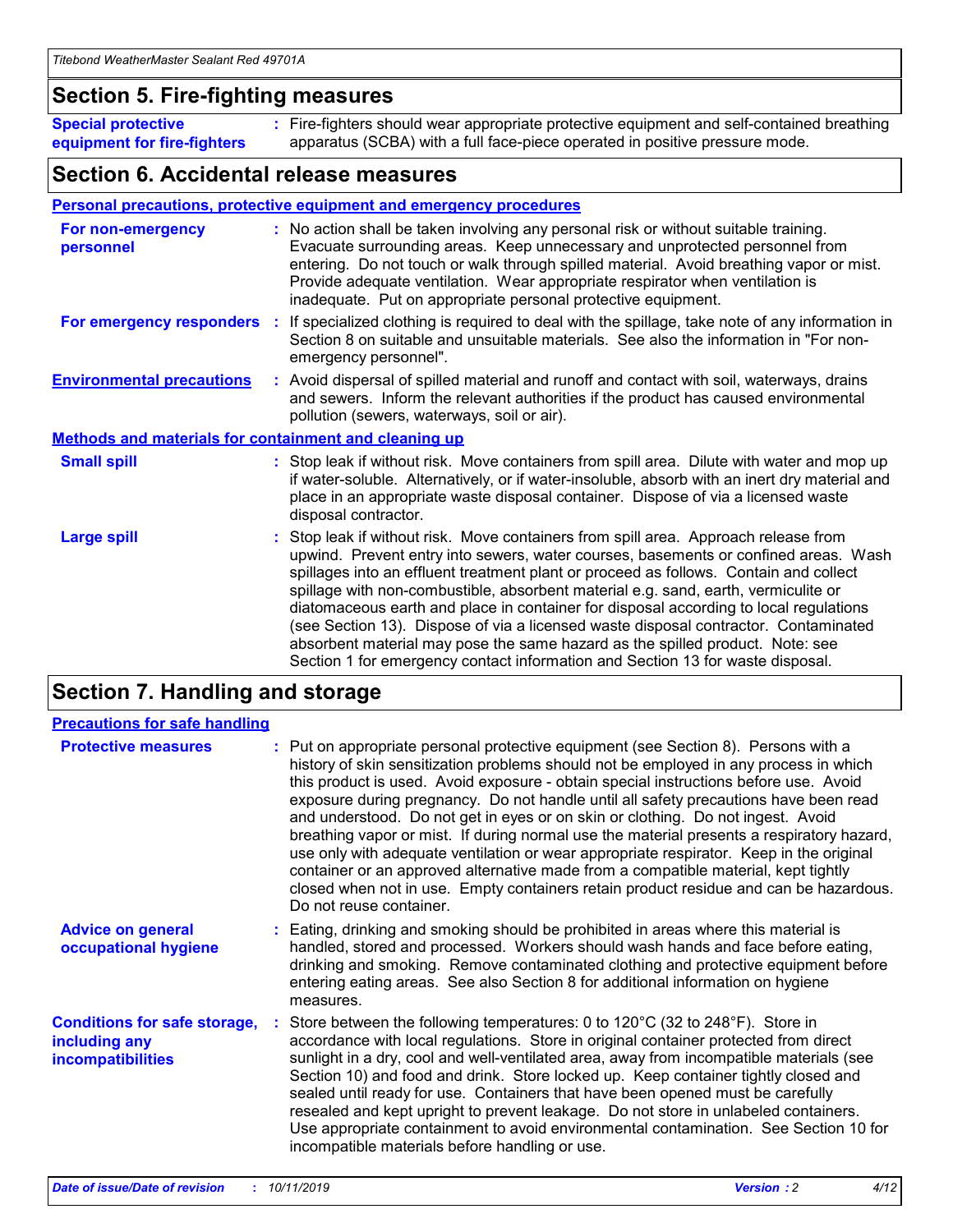## **Section 8. Exposure controls/personal protection**

#### **Control parameters**

#### **Occupational exposure limits**

| <b>Ingredient name</b>                               |    |                        | <b>Exposure limits</b>                                                                                                                                                                                                                                                                                                                                                                                                                                                                                                                                                                                                 |
|------------------------------------------------------|----|------------------------|------------------------------------------------------------------------------------------------------------------------------------------------------------------------------------------------------------------------------------------------------------------------------------------------------------------------------------------------------------------------------------------------------------------------------------------------------------------------------------------------------------------------------------------------------------------------------------------------------------------------|
| 3-aminopropyltriethoxysilane<br>Dibutyltin dilaurate |    |                        | None.<br>ACGIH TLV (United States, 3/2019). Absorbed through skin.<br>Notes: as Sn<br>TWA: $0.1 \text{ mg/m}^3$ , (as Sn) 8 hours.<br>STEL: 0.2 mg/m <sup>3</sup> , (as Sn) 15 minutes.<br>NIOSH REL (United States, 10/2016). Absorbed through skin.<br>Notes: as Sn<br>TWA: 0.1 mg/m <sup>3</sup> , (as Sn) 10 hours.<br>OSHA PEL (United States, 5/2018). Notes: as Sn<br>TWA: $0.1 \text{ mg/m}^3$ , (as Sn) 8 hours.<br>OSHA PEL 1989 (United States, 3/1989). Absorbed through skin.<br>Notes: measured as Sn<br>TWA: 0.1 mg/m <sup>3</sup> , (measured as Sn) 8 hours. Form: Organic                            |
| <b>Appropriate engineering</b><br>controls           |    |                        | : If user operations generate dust, fumes, gas, vapor or mist, use process enclosures,<br>local exhaust ventilation or other engineering controls to keep worker exposure to<br>airborne contaminants below any recommended or statutory limits.                                                                                                                                                                                                                                                                                                                                                                       |
| <b>Environmental exposure</b><br>controls            |    |                        | Emissions from ventilation or work process equipment should be checked to ensure<br>they comply with the requirements of environmental protection legislation. In some<br>cases, fume scrubbers, filters or engineering modifications to the process equipment<br>will be necessary to reduce emissions to acceptable levels.                                                                                                                                                                                                                                                                                          |
| <b>Individual protection measures</b>                |    |                        |                                                                                                                                                                                                                                                                                                                                                                                                                                                                                                                                                                                                                        |
| <b>Hygiene measures</b>                              |    |                        | : Wash hands, forearms and face thoroughly after handling chemical products, before<br>eating, smoking and using the lavatory and at the end of the working period.<br>Appropriate techniques should be used to remove potentially contaminated clothing.<br>Contaminated work clothing should not be allowed out of the workplace. Wash<br>contaminated clothing before reusing. Ensure that eyewash stations and safety<br>showers are close to the workstation location.                                                                                                                                            |
| <b>Eye/face protection</b>                           |    |                        | : Safety eyewear complying with an approved standard should be used when a risk<br>assessment indicates this is necessary to avoid exposure to liquid splashes, mists,<br>gases or dusts. If contact is possible, the following protection should be worn, unless<br>the assessment indicates a higher degree of protection: chemical splash goggles.                                                                                                                                                                                                                                                                  |
| <b>Skin protection</b>                               |    |                        |                                                                                                                                                                                                                                                                                                                                                                                                                                                                                                                                                                                                                        |
| <b>Hand protection</b>                               |    |                        | : Chemical-resistant, impervious gloves complying with an approved standard should be<br>worn at all times when handling chemical products if a risk assessment indicates this is<br>necessary. Considering the parameters specified by the glove manufacturer, check<br>during use that the gloves are still retaining their protective properties. It should be<br>noted that the time to breakthrough for any glove material may be different for different<br>glove manufacturers. In the case of mixtures, consisting of several substances, the<br>protection time of the gloves cannot be accurately estimated. |
| <b>Body protection</b>                               |    | handling this product. | Personal protective equipment for the body should be selected based on the task being<br>performed and the risks involved and should be approved by a specialist before                                                                                                                                                                                                                                                                                                                                                                                                                                                |
| <b>Other skin protection</b>                         |    |                        | : Appropriate footwear and any additional skin protection measures should be selected<br>based on the task being performed and the risks involved and should be approved by a<br>specialist before handling this product.                                                                                                                                                                                                                                                                                                                                                                                              |
| <b>Respiratory protection</b>                        | ÷. | aspects of use.        | Based on the hazard and potential for exposure, select a respirator that meets the<br>appropriate standard or certification. Respirators must be used according to a<br>respiratory protection program to ensure proper fitting, training, and other important                                                                                                                                                                                                                                                                                                                                                         |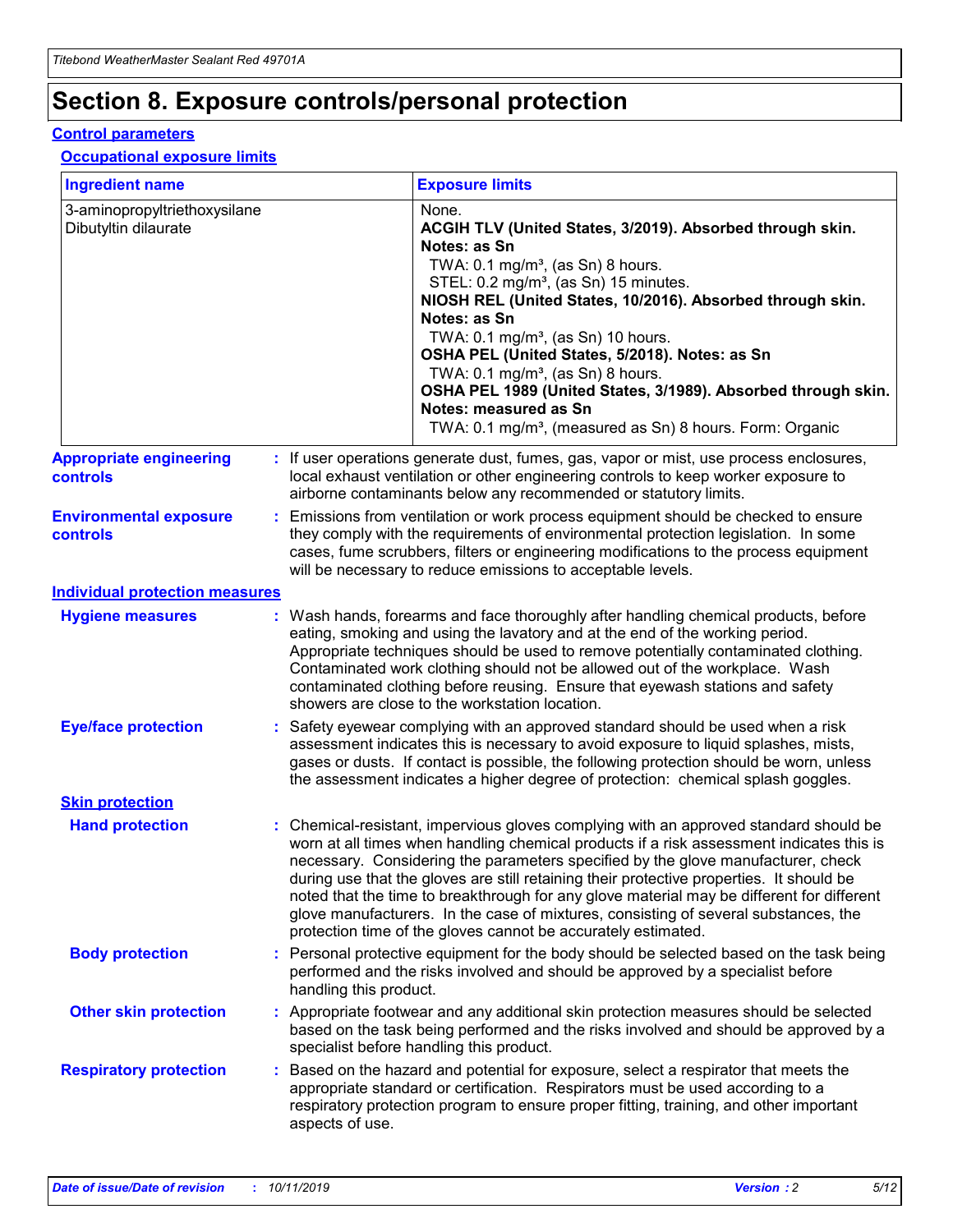## **Section 9. Physical and chemical properties**

#### **Appearance**

| <b>Physical state</b>                             | : Liquid. [Paste.]                                              |
|---------------------------------------------------|-----------------------------------------------------------------|
| Color                                             | $:$ Red.                                                        |
| Odor                                              | : None [Slight]                                                 |
| <b>Odor threshold</b>                             | $:$ Not available.                                              |
| рH                                                | : Not applicable.                                               |
| <b>Melting point</b>                              | : Not available.                                                |
| <b>Boiling point</b>                              | : >100°C (>212°F)                                               |
| <b>Flash point</b>                                | : Closed cup: $>200^{\circ}$ C ( $>392^{\circ}$ F) [Setaflash.] |
| <b>Evaporation rate</b>                           | $:$ <1 (butyl acetate = 1)                                      |
| <b>Flammability (solid, gas)</b>                  | : Not available.                                                |
| Lower and upper explosive<br>(flammable) limits   | : Not available.                                                |
| <b>VOC (less water, less</b><br>exempt solvents)  | : 0 g/l                                                         |
| <b>Volatility</b>                                 | $: 0\%$ (w/w)                                                   |
| <b>Vapor density</b>                              | : Not available.                                                |
| <b>Relative density</b>                           | : 1.4329                                                        |
| <b>Solubility</b>                                 | Insoluble in the following materials: cold water and hot water. |
| <b>Solubility in water</b>                        | : Not available.                                                |
| <b>Partition coefficient: n-</b><br>octanol/water | $:$ Not available.                                              |
| <b>Auto-ignition temperature</b>                  | : Not available.                                                |
| <b>Decomposition temperature</b>                  | : Not available.                                                |
|                                                   |                                                                 |

## **Section 10. Stability and reactivity**

| <b>Reactivity</b>                            |    | : No specific test data related to reactivity available for this product or its ingredients.            |
|----------------------------------------------|----|---------------------------------------------------------------------------------------------------------|
| <b>Chemical stability</b>                    |    | : The product is stable.                                                                                |
| <b>Possibility of hazardous</b><br>reactions |    | : Under normal conditions of storage and use, hazardous reactions will not occur.                       |
| <b>Conditions to avoid</b>                   |    | : No specific data.                                                                                     |
| <b>Incompatible materials</b>                | ٠. | No specific data.                                                                                       |
| <b>Hazardous decomposition</b><br>products   | ÷. | Under normal conditions of storage and use, hazardous decomposition products should<br>not be produced. |

## **Section 11. Toxicological information**

#### **Information on toxicological effects**

#### **Acute toxicity**

| <b>Product/ingredient name</b> | <b>Result</b>           | <b>Species</b> | <b>Dose</b>                | <b>Exposure</b> |
|--------------------------------|-------------------------|----------------|----------------------------|-----------------|
| 3-aminopropyltriethoxysilane   | <b>ILD50 Dermal</b>     | Rabbit         | 4.29 g/kg                  |                 |
| Dibutyltin dilaurate           | ILD50 Oral<br>LD50 Oral | Rat<br>Rat     | $1.57$ g/kg<br>175 $mg/kg$ |                 |
|                                |                         |                |                            |                 |

**Irritation/Corrosion**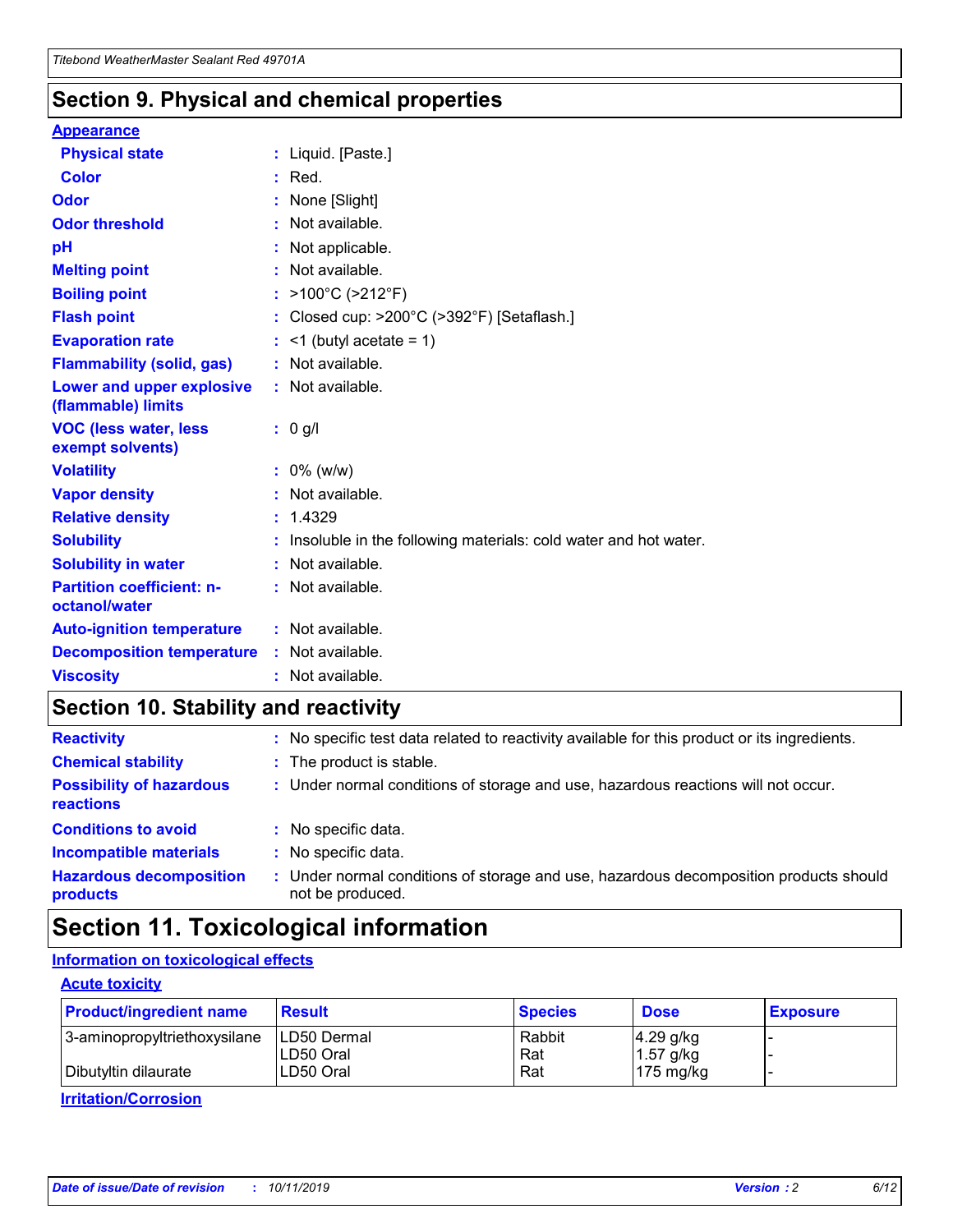## **Section 11. Toxicological information**

| <b>Product/ingredient name</b> | <b>Result</b>                 | <b>Species</b> | <b>Score</b> | <b>Exposure</b>           | <b>Observation</b> |
|--------------------------------|-------------------------------|----------------|--------------|---------------------------|--------------------|
| 3-aminopropyltriethoxysilane   | Eyes - Mild irritant          | Rabbit         |              | $100$ mg                  |                    |
|                                | Eyes - Severe irritant        | Rabbit         |              | 24 hours 750              |                    |
|                                |                               |                |              | ug                        |                    |
|                                | <b>Skin - Severe irritant</b> | Rabbit         |              | 24 hours 5                | ۰                  |
| Dibutyltin dilaurate           | Eyes - Moderate irritant      | Rabbit         |              | mq<br><b>24 hours 100</b> |                    |
|                                |                               |                |              | mg                        |                    |
|                                | Skin - Severe irritant        | Rabbit         |              | 500 mg                    |                    |

#### **Sensitization**

Not available.

#### **Mutagenicity**

Not available.

#### **Carcinogenicity**

Not available.

#### **Reproductive toxicity**

Not available.

#### **Teratogenicity**

Not available.

#### **Specific target organ toxicity (single exposure)**

Not available.

#### **Specific target organ toxicity (repeated exposure)**

| <b>Name</b>                                                                         |                                                                            | <b>Category</b>                                     | <b>Route of</b><br>exposure | <b>Target organs</b> |
|-------------------------------------------------------------------------------------|----------------------------------------------------------------------------|-----------------------------------------------------|-----------------------------|----------------------|
| Dibutyltin dilaurate                                                                |                                                                            | Category 1                                          |                             | respiratory system   |
| <b>Aspiration hazard</b><br>Not available.                                          |                                                                            |                                                     |                             |                      |
| <b>Information on the likely</b><br>routes of exposure                              | : Not available.                                                           |                                                     |                             |                      |
| <b>Potential acute health effects</b>                                               |                                                                            |                                                     |                             |                      |
| <b>Eye contact</b>                                                                  | : May cause eye irritation.                                                |                                                     |                             |                      |
| <b>Inhalation</b>                                                                   |                                                                            | : No known significant effects or critical hazards. |                             |                      |
| <b>Skin contact</b>                                                                 | : May cause skin irritation.                                               |                                                     |                             |                      |
| <b>Ingestion</b>                                                                    |                                                                            | : No known significant effects or critical hazards. |                             |                      |
| <b>Symptoms related to the physical, chemical and toxicological characteristics</b> |                                                                            |                                                     |                             |                      |
| <b>Eye contact</b>                                                                  | irritation<br>watering<br>redness                                          | : Adverse symptoms may include the following:       |                             |                      |
| <b>Inhalation</b>                                                                   | reduced fetal weight<br>increase in fetal deaths<br>skeletal malformations | : Adverse symptoms may include the following:       |                             |                      |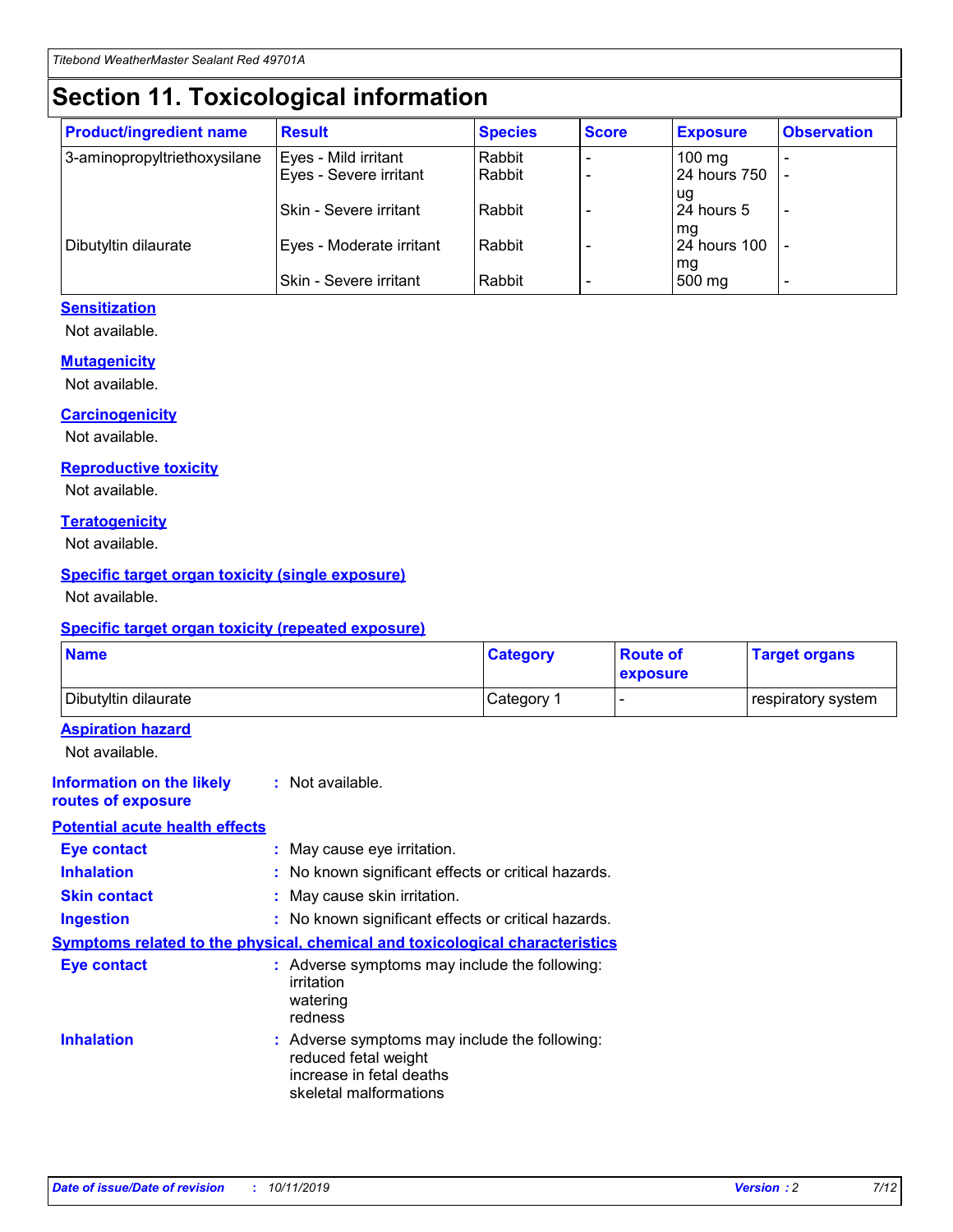## **Section 11. Toxicological information**

| <b>Skin contact</b>                     | : Adverse symptoms may include the following:                                                            |
|-----------------------------------------|----------------------------------------------------------------------------------------------------------|
|                                         | irritation                                                                                               |
|                                         | redness                                                                                                  |
|                                         | reduced fetal weight                                                                                     |
|                                         | increase in fetal deaths                                                                                 |
|                                         | skeletal malformations                                                                                   |
| <b>Ingestion</b>                        | : Adverse symptoms may include the following:                                                            |
|                                         | reduced fetal weight                                                                                     |
|                                         | increase in fetal deaths                                                                                 |
|                                         | skeletal malformations                                                                                   |
|                                         | Delayed and immediate effects and also chronic effects from short and long term exposure                 |
| <b>Short term exposure</b>              |                                                                                                          |
| <b>Potential immediate</b>              | : Not available.                                                                                         |
| effects                                 |                                                                                                          |
| <b>Potential delayed effects</b>        | : Not available.                                                                                         |
| Long term exposure                      |                                                                                                          |
| <b>Potential immediate</b>              | : Not available.                                                                                         |
| effects                                 |                                                                                                          |
| <b>Potential delayed effects</b>        | : Not available.                                                                                         |
| <b>Potential chronic health effects</b> |                                                                                                          |
| Not available.                          |                                                                                                          |
| <b>General</b>                          | : Once sensitized, a severe allergic reaction may occur when subsequently exposed to<br>very low levels. |
| <b>Carcinogenicity</b>                  | : No known significant effects or critical hazards.                                                      |
| <b>Mutagenicity</b>                     | : No known significant effects or critical hazards.                                                      |
| <b>Teratogenicity</b>                   | May damage the unborn child.                                                                             |
| <b>Developmental effects</b>            | : No known significant effects or critical hazards.                                                      |
| <b>Fertility effects</b>                | May damage fertility.                                                                                    |
| <b>Numerical measures of toxicity</b>   |                                                                                                          |
| <b>Acute toxicity estimates</b>         |                                                                                                          |
| الملمانة المستنقط فالمرابط              |                                                                                                          |

Not available.

## **Section 12. Ecological information**

#### **Toxicity**

| <b>Product/ingredient name</b> | <b>Result</b>                     | <b>Species</b>                       | <b>Exposure</b> |
|--------------------------------|-----------------------------------|--------------------------------------|-----------------|
| Dibutyltin dilaurate           | Chronic EC10 > 2 mg/l Fresh water | Algae - Scenedesmus<br>I subspicatus | l 96 hours i    |

#### **Persistence and degradability**

| <b>Product/ingredient name</b> | <b>Test</b>                                                                    | <b>Result</b>  |                   | <b>Dose</b> | <b>Inoculum</b>         |
|--------------------------------|--------------------------------------------------------------------------------|----------------|-------------------|-------------|-------------------------|
| Dibutyltin dilaurate           | OECD 301F<br>Ready<br>Biodegradability -<br>Manometric<br>Respirometry<br>Test | 23 % - 28 days |                   |             |                         |
| <b>Product/ingredient name</b> | <b>Aquatic half-life</b>                                                       |                | <b>Photolysis</b> |             | <b>Biodegradability</b> |
| Dibutyltin dilaurate           |                                                                                |                |                   |             | <b>Inherent</b>         |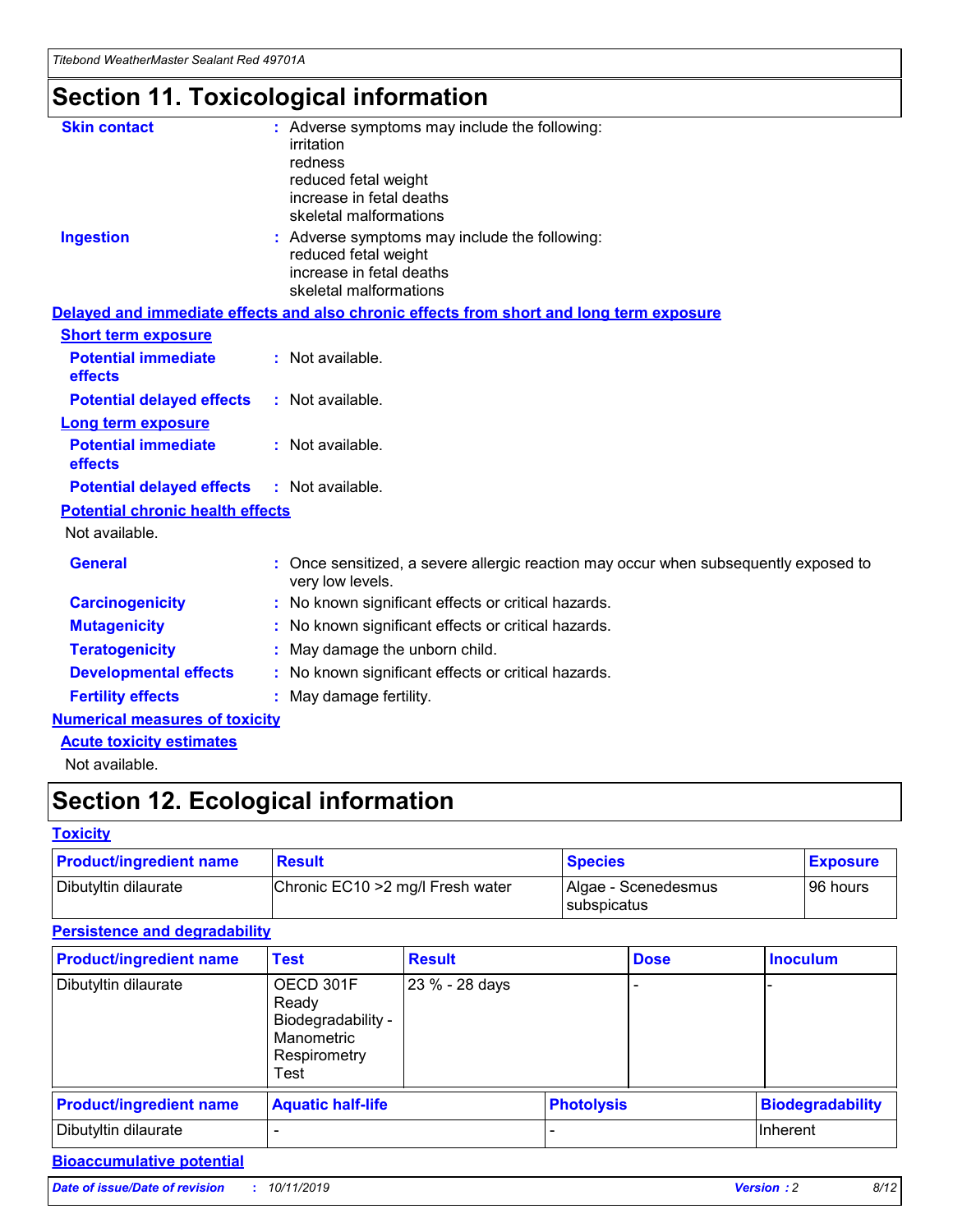## **Section 12. Ecological information**

| <b>Product/ingredient name</b> | $LoaPow$ | <b>BCF</b> | <b>Potential</b> |
|--------------------------------|----------|------------|------------------|
| 3-aminopropyltriethoxysilane   | 1.7      | 3.4        | low              |
| Dibutyltin dilaurate           | 4.44     | 2.91       | low              |

#### **Mobility in soil**

| <b>Soil/water partition</b><br>coefficient (K <sub>oc</sub> ) | : Not available.                                    |
|---------------------------------------------------------------|-----------------------------------------------------|
| <b>Other adverse effects</b>                                  | : No known significant effects or critical hazards. |

## **Section 13. Disposal considerations**

**Disposal methods :**

The generation of waste should be avoided or minimized wherever possible. Disposal of this product, solutions and any by-products should at all times comply with the requirements of environmental protection and waste disposal legislation and any regional local authority requirements. Dispose of surplus and non-recyclable products via a licensed waste disposal contractor. Waste should not be disposed of untreated to the sewer unless fully compliant with the requirements of all authorities with jurisdiction. Waste packaging should be recycled. Incineration or landfill should only be considered when recycling is not feasible. This material and its container must be disposed of in a safe way. Care should be taken when handling emptied containers that have not been cleaned or rinsed out. Empty containers or liners may retain some product residues. Avoid dispersal of spilled material and runoff and contact with soil, waterways, drains and sewers.

## **Section 14. Transport information**

|                                      | <b>DOT</b><br><b>Classification</b> | <b>TDG</b><br><b>Classification</b> | <b>Mexico</b><br><b>Classification</b> | <b>ADR/RID</b>           | <b>IMDG</b>              | <b>IATA</b>    |
|--------------------------------------|-------------------------------------|-------------------------------------|----------------------------------------|--------------------------|--------------------------|----------------|
| <b>UN number</b>                     | Not regulated.                      | Not regulated.                      | Not regulated.                         | Not regulated.           | Not regulated.           | Not regulated. |
| <b>UN proper</b><br>shipping name    |                                     |                                     |                                        |                          |                          |                |
| <b>Transport</b><br>hazard class(es) | $\overline{\phantom{a}}$            | $\overline{\phantom{0}}$            | $\overline{\phantom{0}}$               | $\overline{\phantom{0}}$ | $\overline{\phantom{0}}$ | $\blacksquare$ |
| <b>Packing group</b>                 | $\overline{\phantom{a}}$            |                                     |                                        |                          | -                        |                |
| <b>Environmental</b><br>hazards      | No.                                 | No.                                 | No.                                    | No.                      | No.                      | No.            |

## **Section 15. Regulatory information**

#### **U.S. Federal regulations**

#### **SARA 302/304**

#### **Composition/information on ingredients**

No products were found.

**SARA 304 RQ :** Not applicable.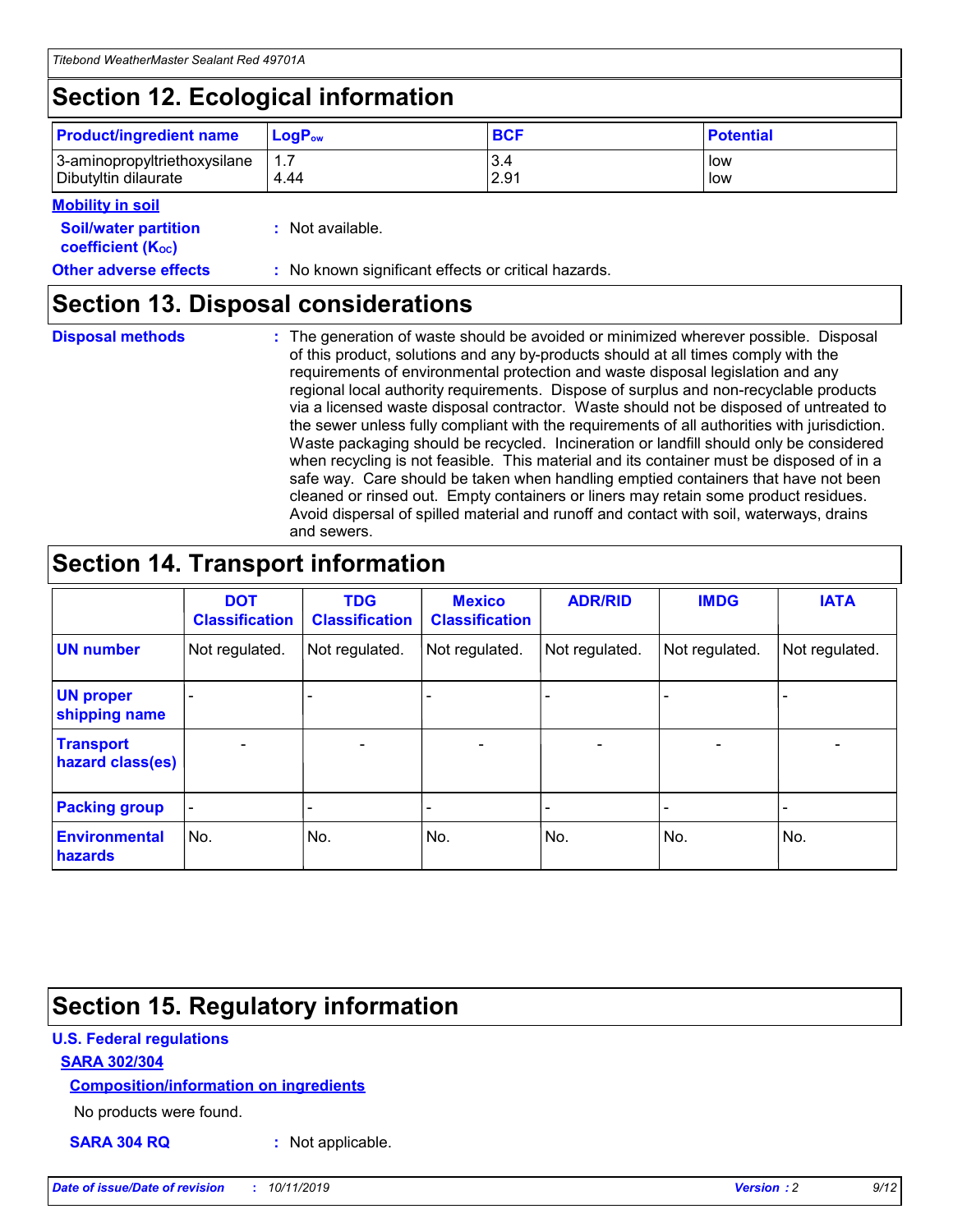## **Section 15. Regulatory information**

#### **SARA 311/312**

**Classification :** EYE IRRITATION - Category 2B SKIN SENSITIZATION - Category 1 TOXIC TO REPRODUCTION (Fertility) - Category 1B TOXIC TO REPRODUCTION (Unborn child) - Category 1B

#### **Composition/information on ingredients**

| <b>Name</b>                  | $\frac{9}{6}$ | <b>Classification</b>                                                                                                                                                                                                                                                                                                                  |  |
|------------------------------|---------------|----------------------------------------------------------------------------------------------------------------------------------------------------------------------------------------------------------------------------------------------------------------------------------------------------------------------------------------|--|
| 3-aminopropyltriethoxysilane | $\leq$ 3      | <b>FLAMMABLE LIQUIDS - Category 4</b><br><b>ACUTE TOXICITY (oral) - Category 4</b><br>SKIN IRRITATION - Category 2                                                                                                                                                                                                                     |  |
| Dibutyltin dilaurate         | ≤0.3          | EYE IRRITATION - Category 2A<br><b>ACUTE TOXICITY (oral) - Category 3</b><br>SKIN CORROSION - Category 1C<br>SERIOUS EYE DAMAGE - Category 1<br>SKIN SENSITIZATION - Category 1<br><b>GERM CELL MUTAGENICITY - Category 2</b><br>TOXIC TO REPRODUCTION (Fertility) - Category 1B<br>TOXIC TO REPRODUCTION (Unborn child) - Category 1B |  |
|                              |               | SPECIFIC TARGET ORGAN TOXICITY (REPEATED<br>EXPOSURE) (respiratory system) - Category 1                                                                                                                                                                                                                                                |  |

#### **State regulations**

| <b>Massachusetts</b> | : None of the components are listed. |
|----------------------|--------------------------------------|
| <b>New York</b>      | : None of the components are listed. |
| <b>New Jersey</b>    | : None of the components are listed. |
| <b>Pennsylvania</b>  | : None of the components are listed. |

#### **California Prop. 65**

**A** WARNING: This product can expose you to methanol, which is known to the State of California to cause birth defects or other reproductive harm. For more information go to www.P65Warnings.ca.gov.

| <b>Ingredient name</b> | No significant risk Maximum<br>level | acceptable dosage<br>level |
|------------------------|--------------------------------------|----------------------------|
| methanol               |                                      | Yes.                       |

#### **International regulations**

**Chemical Weapon Convention List Schedules I, II & III Chemicals** Not listed.

#### **Montreal Protocol**

Not listed.

**Stockholm Convention on Persistent Organic Pollutants**

Not listed.

#### **UNECE Aarhus Protocol on POPs and Heavy Metals**

Not listed.

#### **Inventory list**

## **China :** All components are listed or exempted.

**United States TSCA 8(b) inventory :** All components are active or exempted.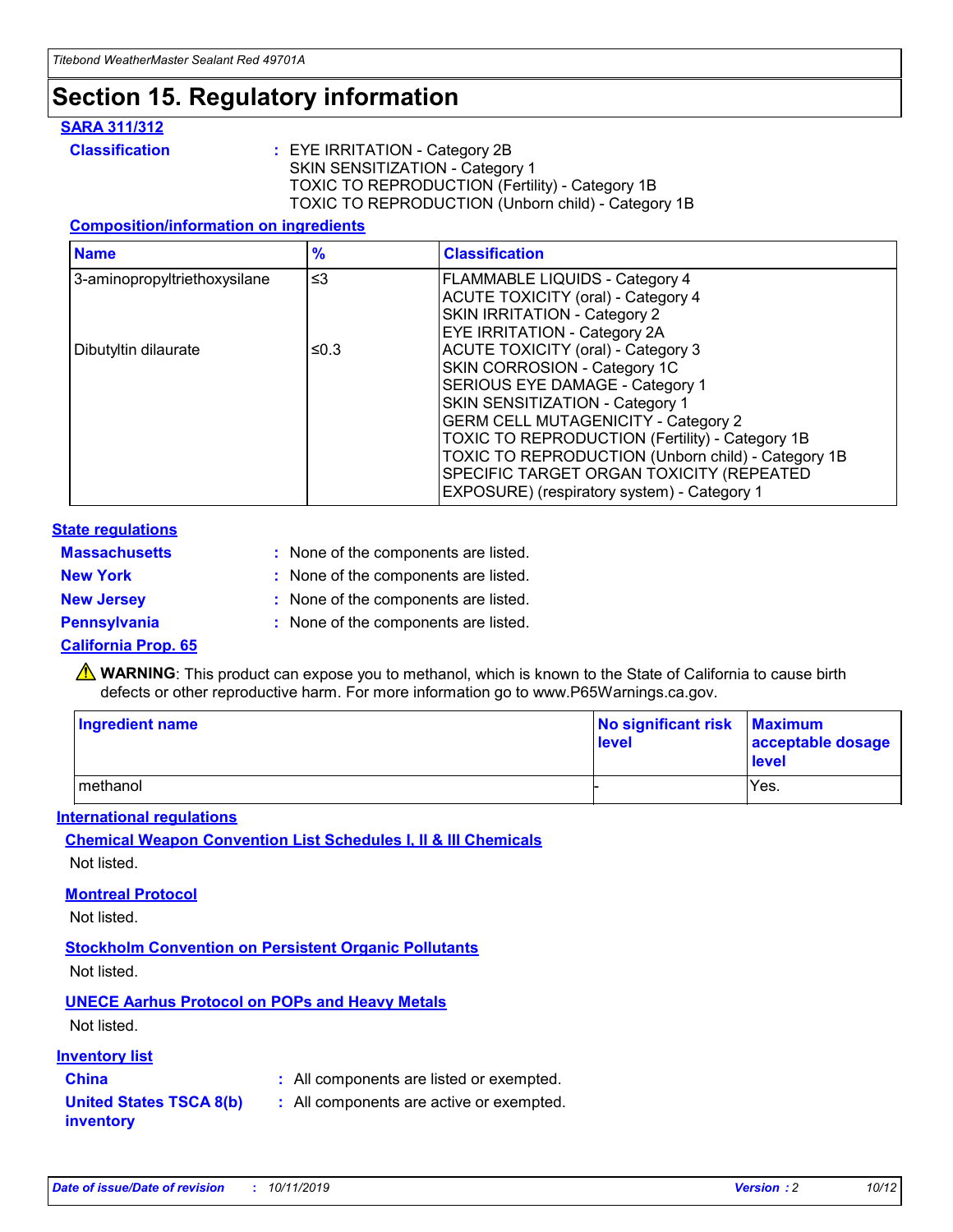## **Section 16. Other information**

**Hazardous Material Information System (U.S.A.)**



**Caution: HMIS® ratings are based on a 0-4 rating scale, with 0 representing minimal hazards or risks, and 4 representing significant hazards or risks. Although HMIS® ratings and the associated label are not required on SDSs or products leaving a facility under 29 CFR 1910.1200, the preparer may choose to provide them. HMIS® ratings are to be used with a fully implemented HMIS® program. HMIS® is a registered trademark and service mark of the American Coatings Association, Inc.**

**The customer is responsible for determining the PPE code for this material. For more information on HMIS® Personal Protective Equipment (PPE) codes, consult the HMIS® Implementation Manual.**

#### **National Fire Protection Association (U.S.A.)**



**Reprinted with permission from NFPA 704-2001, Identification of the Hazards of Materials for Emergency Response Copyright ©1997, National Fire Protection Association, Quincy, MA 02269. This reprinted material is not the complete and official position of the National Fire Protection Association, on the referenced subject which is represented only by the standard in its entirety.**

**Copyright ©2001, National Fire Protection Association, Quincy, MA 02269. This warning system is intended to be interpreted and applied only by properly trained individuals to identify fire, health and reactivity hazards of chemicals. The user is referred to certain limited number of chemicals with recommended classifications in NFPA 49 and NFPA 325, which would be used as a guideline only. Whether the chemicals are classified by NFPA or not, anyone using the 704 systems to classify chemicals does so at their own risk.**

#### **Procedure used to derive the classification**

| <b>Classification</b>                                                                                                                                                                  |                                                                                                                                                                                                                                                                   | <b>Justification</b>                                                                                                                                                                                                                                                                                       |  |
|----------------------------------------------------------------------------------------------------------------------------------------------------------------------------------------|-------------------------------------------------------------------------------------------------------------------------------------------------------------------------------------------------------------------------------------------------------------------|------------------------------------------------------------------------------------------------------------------------------------------------------------------------------------------------------------------------------------------------------------------------------------------------------------|--|
| <b>EYE IRRITATION - Category 2B</b><br>SKIN SENSITIZATION - Category 1<br><b>TOXIC TO REPRODUCTION (Fertility) - Category 1B</b><br>TOXIC TO REPRODUCTION (Unborn child) - Category 1B |                                                                                                                                                                                                                                                                   | Expert judgment<br>Expert judgment<br>Expert judgment<br>Expert judgment                                                                                                                                                                                                                                   |  |
| <b>History</b>                                                                                                                                                                         |                                                                                                                                                                                                                                                                   |                                                                                                                                                                                                                                                                                                            |  |
| <b>Date of printing</b>                                                                                                                                                                | : 4/22/2022                                                                                                                                                                                                                                                       |                                                                                                                                                                                                                                                                                                            |  |
| Date of issue/Date of<br>revision                                                                                                                                                      | : 10/11/2019                                                                                                                                                                                                                                                      |                                                                                                                                                                                                                                                                                                            |  |
| Date of previous issue                                                                                                                                                                 | : 10/16/2020                                                                                                                                                                                                                                                      |                                                                                                                                                                                                                                                                                                            |  |
| <b>Version</b>                                                                                                                                                                         | $\therefore$ 2                                                                                                                                                                                                                                                    |                                                                                                                                                                                                                                                                                                            |  |
| <b>Key to abbreviations</b>                                                                                                                                                            | $\therefore$ ATE = Acute Toxicity Estimate<br><b>BCF</b> = Bioconcentration Factor<br>IATA = International Air Transport Association<br><b>IBC</b> = Intermediate Bulk Container<br><b>IMDG = International Maritime Dangerous Goods</b><br>$UN = United Nations$ | GHS = Globally Harmonized System of Classification and Labelling of Chemicals<br>LogPow = logarithm of the octanol/water partition coefficient<br>MARPOL = International Convention for the Prevention of Pollution From Ships, 1973<br>as modified by the Protocol of 1978. ("Marpol" = marine pollution) |  |